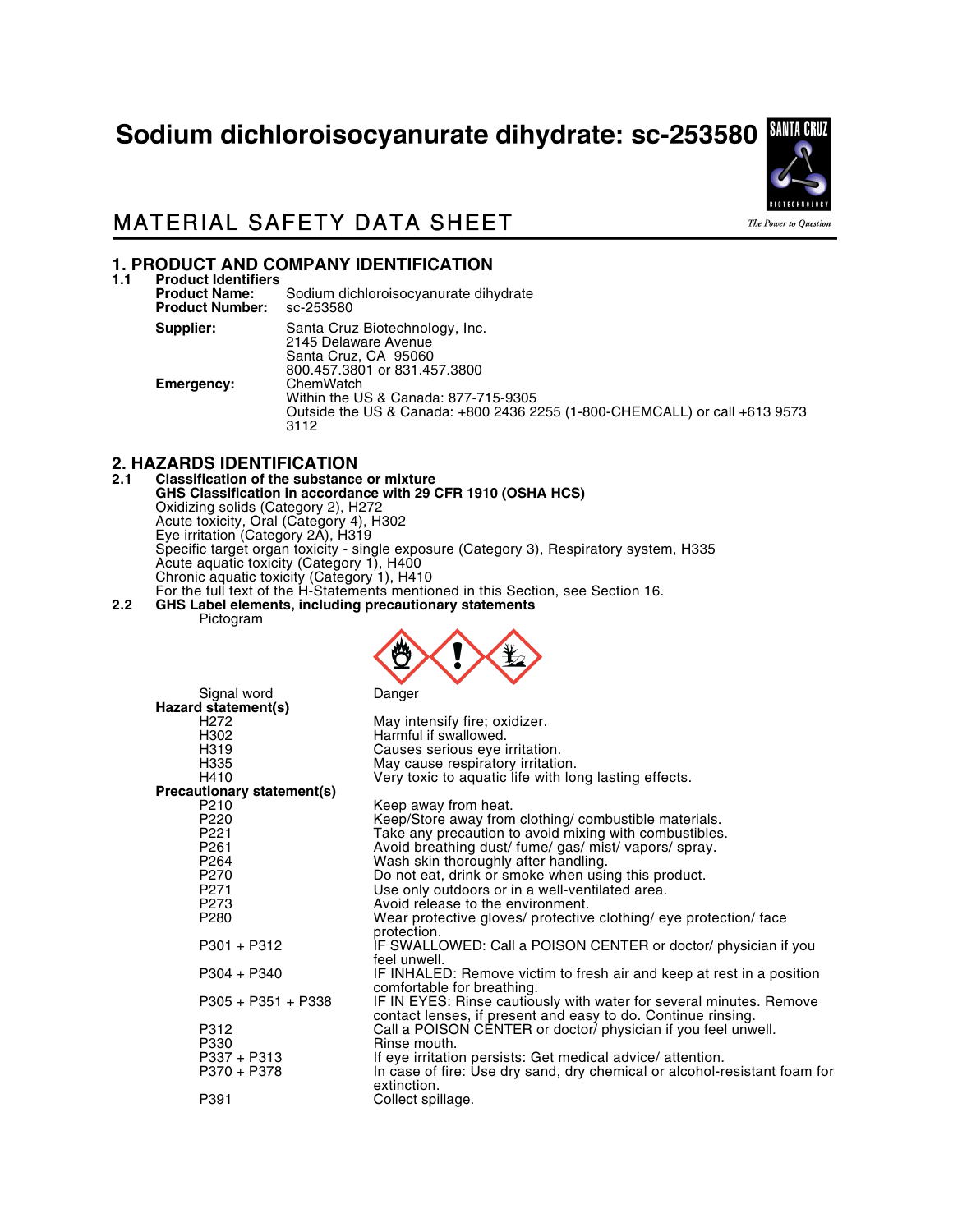| P403 + P233      | Store in a well-ventilated place. Keep container tightly closed.    |
|------------------|---------------------------------------------------------------------|
| P405             | Store locked up.                                                    |
| P <sub>501</sub> | Dispose of contents/ container to an approved waste disposal plant. |

**2.3 Hazards not otherwise classified (HNOC) or not covered by GHS** Contact with acids liberates toxic gas.

# **3. COMPOSITION/INFORMATION ON INGREDIENTS**

Substances<br>Formula: **Formula:** C3Cl2N3NaO3 · 2H2O **Molecular Weight:** 255.98 g/mol **CAS-No.:** 51580-86-0<br>**EC-No.:** 220-767-7 **EC-No.:** 220-767-7<br> **Index-No.:** 613-030-0 **Index-No.:** 613-030-01-7<br>**Classification:** Ox. Sol. 2: A Ox. Sol. 2; Acute Tox. 4; Eye Irrit. 2A; STOT SE 3; Aquatic Acute 1; Aquatic Chronic 1; H272, H302, H319, H335, H410

For the full text of the H-Statements mentioned in this Section, see Section 16.

# **4. FIRST AID MEASURES**

### **4.1 Description of first aid measures**

**General advice**

Consult a physician. Show this safety data sheet to the doctor in attendance. Move out of dangerous area.

**If inhaled**

If breathed in, move person into fresh air. If not breathing, give artificial respiration. Consult a physician. **In case of skin contact**

Wash off with soap and plenty of water. Consult a physician.

**In case of eye contact**

Rinse thoroughly with plenty of water for at least 15 minutes and consult a physician.

**If swallowed**

Never give anything by mouth to an unconscious person. Rinse mouth with water. Consult a physician. **4.2 Most important symptoms and effects, both acute and delayed**

- The most important known symptoms and effects are described in the labeling (see section 2.2) and/or in section 11
- **4.3 Indication of any immediate medical attention and special treatment needed** no data available

# **5. FIREFIGHTING MEASURES**

- **5.1 Extinguishing media**
- **Suitable extinguishing media** Dry powder
- **5.2 Special hazards arising from the substance or mixture**
- Carbon oxides, nitrogen oxides (NOx), Hydrogen chloride gas, Sodium oxides **5.3 Advice for firefighters**
- Wear self contained breathing apparatus for fire fighting if necessary.
- **5.4 Further information** no data available

### **6. ACCIDENTAL RELEASE MEASURES**

**6.1 Personal precautions, protective equipment and emergency procedures** Wear respiratory protection. Avoid dust formation. Avoid breathing vapors, mist or gas. Ensure adequate ventilation. Evacuate personnel to safe areas. Avoid breathing dust. For personal protection see section

#### 8. **6.2 Environmental precautions**

Prevent further leakage or spillage if safe to do so. Do not let product enter drains. Discharge into the environment must be avoided.

- **6.3 Methods and materials for containment and cleaning up** Sweep up and shovel. Contain spillage, and then collect with an electrically protected vacuum cleaner or by wet brushing and place in container for disposal according to local regulations (see section 13). Do not flush with water. Keep in suitable, closed containers for disposal.
- **6.4 Reference to other sections** For disposal see section 13.

# **7. HANDLING AND STORAGE**

#### **7.1 Precautions for safe handling**

Avoid contact with skin and eyes. Avoid formation of dust and aerosols. Provide appropriate exhaust ventilation at places where dust is formed.Keep away from sources of ignition - No smoking.Keep away from heat and sources of ignition. For precautions see section 2.2.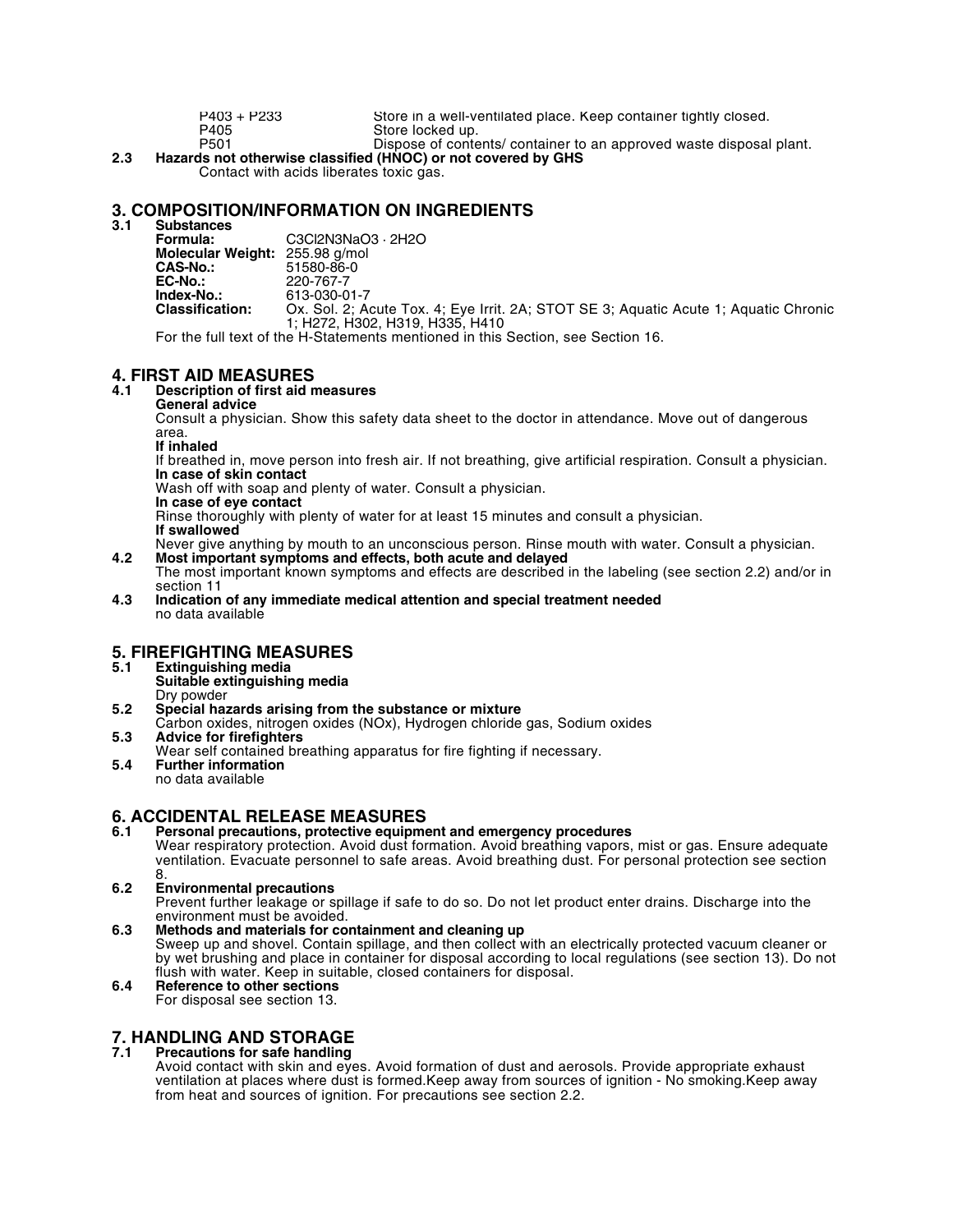#### **7.2 Conditions for safe storage, including any incompatibilities**

Keep container tightly closed in a dry and well-ventilated place. Never allow product to get in contact with water during storage. Do not store near acids. Store under inert gas. Moisture sensitive. Desiccate at RT. **7.3 Specific end use(s)**

Apart from the uses mentioned in section 1.2 no other specific uses are stipulated

# **8. EXPOSURE CONTROLS/PERSONAL PROTECTION**

#### **8.1 Control parameters**

### **Components with workplace control parameters**

Contains no substances with occupational exposure limit values.

#### **8.2 Exposure controls**

#### **Appropriate engineering controls**

Handle in accordance with good industrial hygiene and safety practice. Wash hands before breaks and at the end of workday.

### **Personal protective equipment**

#### **Eye/face protection**

Safety glasses with side-shields conforming to EN166 Use equipment for eye protection tested and approved under appropriate government standards such as NIOSH (US) or EN 166(EU). **Skin protection**

Handle with gloves. Gloves must be inspected prior to use. Use proper glove removal technique (without touching glove's outer surface) to avoid skin contact with this product. Dispose of contaminated gloves after use in accordance with applicable laws and good laboratory practices. Wash and dry hands. **Body Protection**

Complete suit protecting against chemicals, The type of protective equipment must be selected according to the concentration and amount of the dangerous substance at the specific workplace.

#### **Respiratory protection**

Where risk assessment shows air-purifying respirators are appropriate use a full-face particle respirator type N100 (US) or type P3 (EN 143) respirator cartridges as a backup to engineering controls. If the respirator is the sole means of protection, use a full-face supplied air respirator. Use respirators and components tested and approved under appropriate government standards such as NIOSH (US) or CEN (EU).

#### **Control of environmental exposure**

Prevent further leakage or spillage if safe to do so. Do not let product enter drains. Discharge into the environment must be avoided.

### **9. PHYSICAL AND CHEMICAL PROPERTIES**

### **9.1 Information on basic physical and chemical properties**

| Form                         | solid                          | Odor                                     | no data      |
|------------------------------|--------------------------------|------------------------------------------|--------------|
| Odor Threshold               | no data                        | pH (at 10 g/l at $20^{\circ}$ C          |              |
| Melting/freezing point range | $240 - 250 °C$                 | Initial boiling point/boiling range      | 97 °C - lit. |
| Flash point                  | $6.00 \text{ °C}$ - closed cup | Evaporation rate                         | no data      |
| Flammability (solid, gas)    | no data                        | Upper/lower explosive limits             | no data      |
| Vapor pressure               | no data                        | Vapor density                            | no data      |
| Relative density             | 0.842 g/mL at 25 $^{\circ}$ C  | Water solubility                         | no data      |
| Auto-ignition temperature    | no data                        | Decomposition temperature                | no data      |
| Viscositv                    | no data                        | Explosive properties                     | no data      |
| Oxidizing properties         | category 2                     | Partition coefficient:<br>noctanol/water | no data      |
|                              |                                |                                          |              |

#### **9.2 Other safety information** Bulk density 0.50 g/l

#### **10. STABILITY AND REACTIVITY**

#### **10.1 Reactivity**

- no data available
- **10.2 Chemical stability**
- Stable under recommended storage conditions. **10.3 Possibility of hazardous reactions**
- no data available **10.4 Conditions to avoid**
- no data available
- **10.5 Incompatible materials** Oxidizing agents
- **10.6 Hazardous decomposition products** Other decomposition products - no data available In the event of fire: see section 5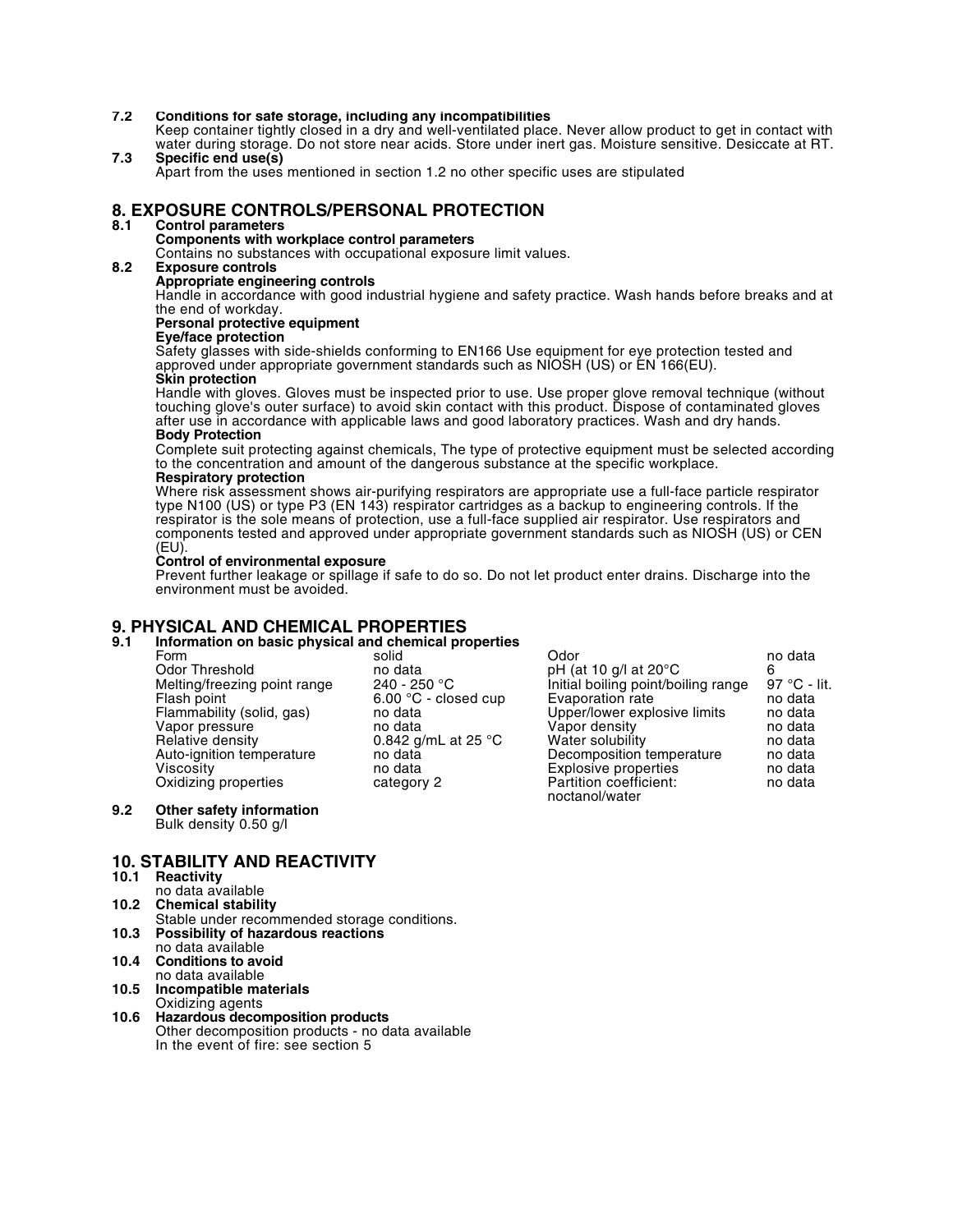### **11. TOXICOLOGICAL INFORMATION**

**11.1 Information on toxicological effects Acute toxicity**

Dermal: no data available **Skin corrosion/irritation** no data available **Serious eye damage/eye irritation** no data available **Respiratory or skin sensitization** no data available **Germ cell mutagenicity** no data available **Carcinogenicity**

- No component of this product present at levels greater than or equal to 0.1% is identified as probable, possible or confirmed human carcinogen by IARC.
- ACGIH: No component of this product present at levels greater than or equal to 0.1% is identified as a carcinogen or potential carcinogen by ACGIH.
- NTP: No component of this product present at levels greater than or equal to 0.1% is identified as a known or anticipated carcinogen by NTP.
- OSHA: No component of this product present at levels greater than or equal to 0.1% is identified as a carcinogen or potential carcinogen by OSHA.

#### **Reproductive toxicity**

no data available **Specific target organ toxicity - single exposure** May cause respiratory irritation. **Specific target organ toxicity - repeated exposure** no data available **Aspiration hazard** no data available **Additional Information** RTECS: XZ1910000 To the best of our knowledge, the chemical, physical, and toxicological properties have not been thoroughly investigated.

### **12. ECOLOGICAL INFORMATION**

- **12.1 Toxicity**
- no data available **12.2 Persistence and degradability** no data available
- **12.3 Bioaccumulative potential**
- no data available
- **12.4 Mobility in soil**  no data available
- **12.5 PBT and vPvB assessment**
- PBT/vPvB assessment not available as chemical safety assessment not required/not conducted **12.6 Other adverse effects**

Very toxic to aquatic life. An environmental hazard cannot be excluded in the event of unprofessional handling or disposal.

### **13. DISPOSAL CONSIDERATIONS**

#### **13.1 Waste treatment methods**

#### **Product**

Burn in a chemical incinerator equipped with an afterburner and scrubber but exert extra care in igniting as this material is highly flammable. Offer surplus and non-recyclable solutions to a licensed disposal company. Contact a licensed professional waste disposal service to dispose of this material. Dissolve or mix the material with a combustible solvent and burn in a chemical incinerator equipped with an afterburner and scrubber.

#### **Contaminated packaging**

Dispose of as unused product.

### **14. TRANSPORT INFORMATION**

**DOT (US)** Not dangerous goods **IMDG**<br>UN number: 3077 UN number: 3077 Class: 9 Packing group: III EMS-No: F-A, S-F Proper shipping name: ENVIRONMENTALLY HAZARDOUS SUBSTANCE, SOLID, N.O.S. (Troclosene sodium, dihydrate)